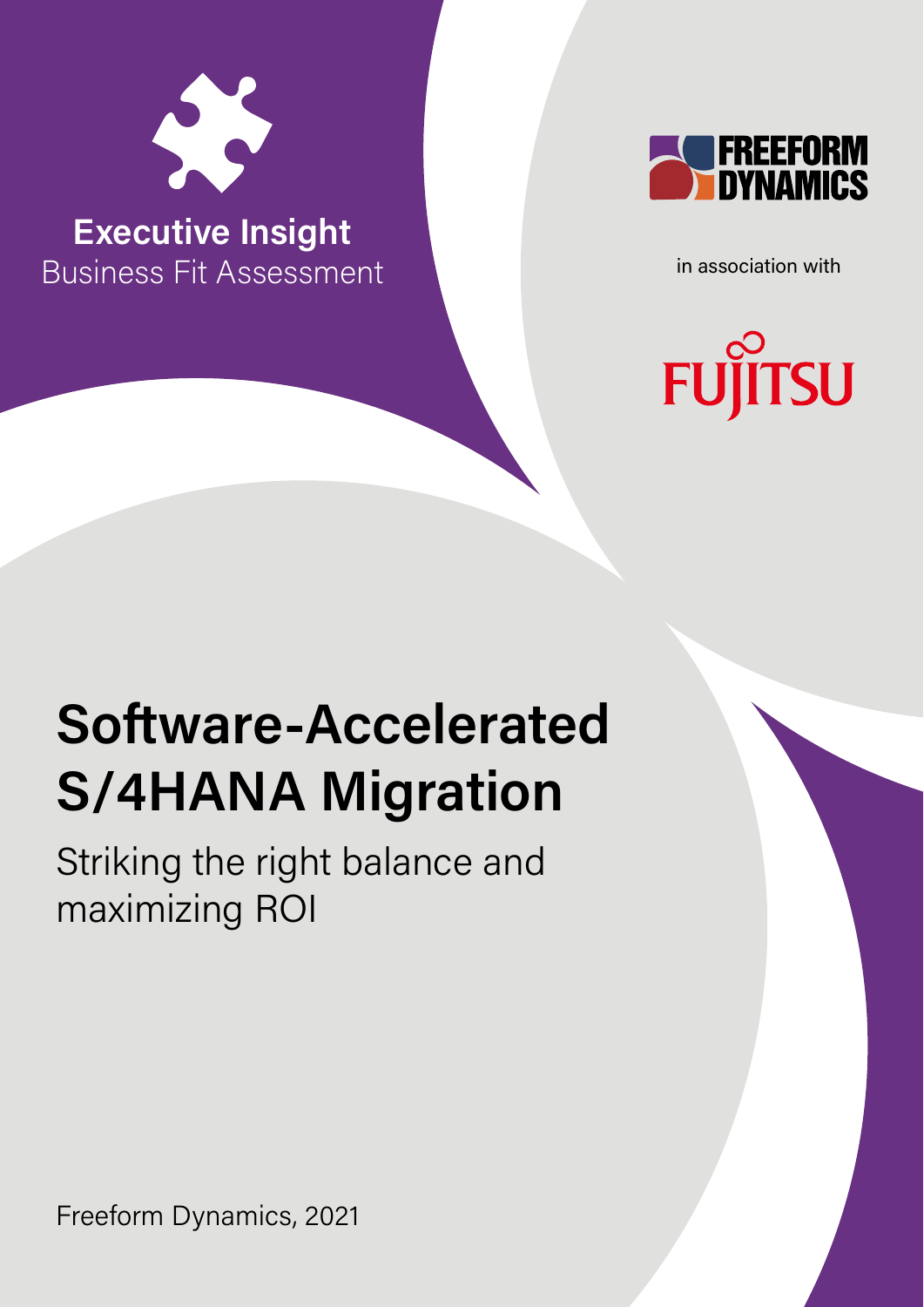## **Preface**

When the idea for this paper came up, it was against the backdrop of many in the SAP user base being faced with a set of migration-related decisions associated with the prospective move to S/4HANA. Given the amount of advice and guidance that already exists on this topic, however, an obvious consideration was how we could usefully add to the conversation.

With this in mind, we therefore elected to focus on a question that seems to be on many people's minds at the moment - how to approach a migration to S/4HANA when your existing SAP environment isn't perfect, but also doesn't need a complete redesign.

In situations like this, we were hearing that the so-called 'Brownfield' approach - essentially an in-place technical conversation - is often too constraining. Meanwhile, a total reimplementation - the 'Greenfield' approach - is frequently regarded as overkill. As a result, the response of many SAP customers has been to put their S/4HANA decisions off until they have time to figure out a way forward that doesn't involve an excessive amount of compromise, time and cost.

Against this background, we're therefore pleased to present an overview of a migration approach that's helping SAP customers to tread that middle ground. The basic principle is to transform only what you need to, then use smart software to automate migration of the rest.

When you say it like this, it can sound a bit like magic, so one of our aims with this paper is to walk you through some of the principles and practicalities involved so you can form a view of whether this 'Software-Accelerated' approach is right for you.

Our sponsor for this exercise is Fujitsu, and we'll be using one of its service offerings in this space to illustrate what a real world solution looks like. That said, this paper has been authored as an independent and objective guide, and discusses the 'Software-Accelerated' approach as just one of a number of legitimate migration options.

#### *Freeform Dynamics, 2021*

**How do you approach a migration to S/4HANA when your existing environment needs some selective transformation, not a complete redesign?**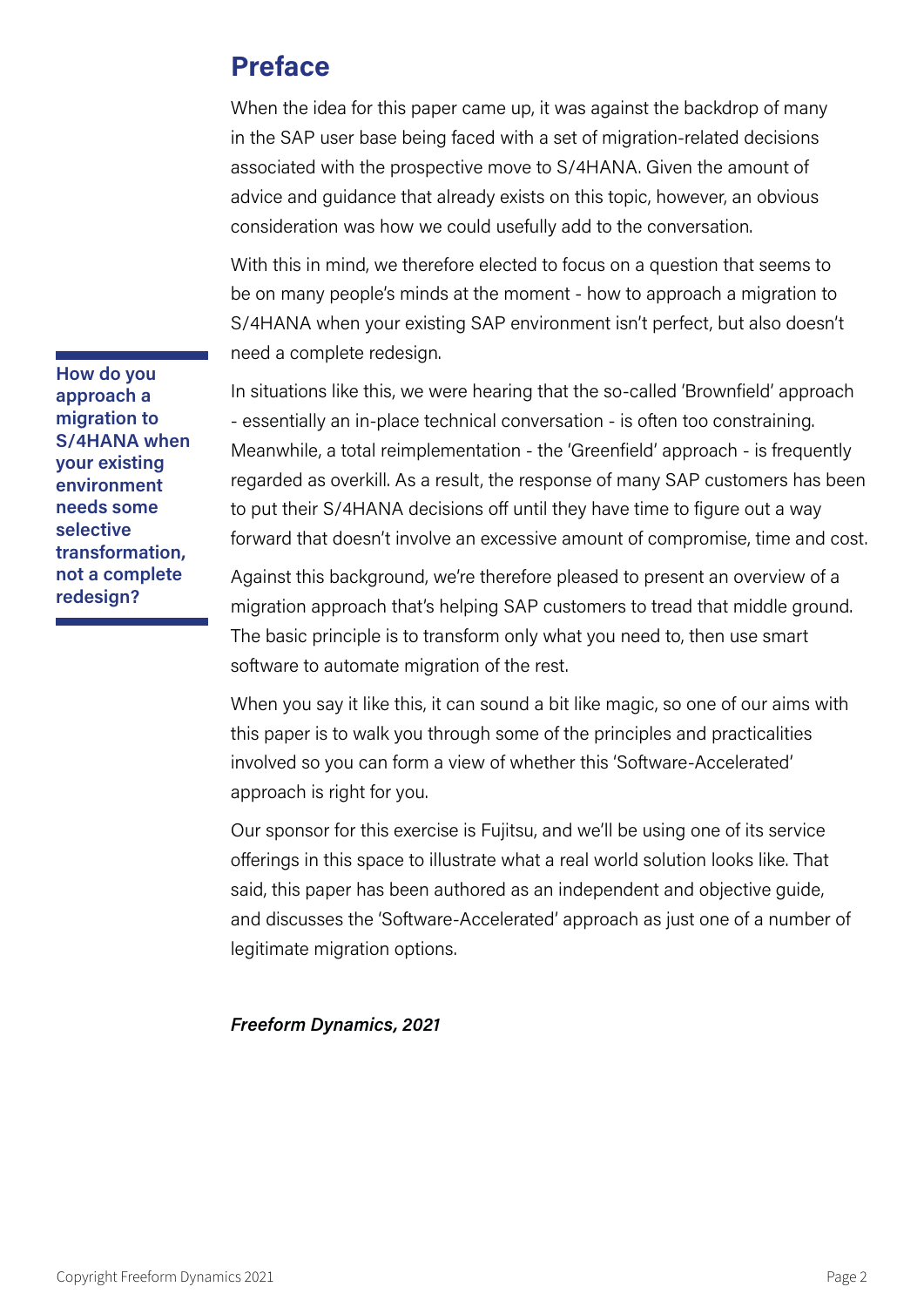## **Introduction**

If you are involved in SAP-related operations, integration or development in your organization, the constant drumbeat around S/4HANA will be a familiar part of your life. For the past few years, SAP and its ecosystem of partners, have been doing what they can to drive interest in and migration to the latest incarnation of SAP's hugely popular suite of business applications.

To begin with, much of the messaging and promotion was met with resistance, as customers questioned the readiness and completeness of the solution, and the rationale for yet another costly and disruptive migration project.

But things have moved on. We have now seen enough successful S/4HANA implementations to be confident in the solution, and feedback from research suggests that clarity is growing on the benefits it can offer.

## **The potential of S/4HANA is well appreciated**

During a recent survey of 480 SAP customers, the majority acknowledged the potential benefits of S/4HANA at a strategic and business-level. Study participants particularly highlighted greater real-time business visibility and the

enhancement of both service

levels and user experience.

Many went on to say that they saw S/4HANA as representing a platform for digital transformation more broadly.

Strategic and business-level benefits

Real time analytics and business visibility Improved service levels to the business Enhanced experience for business users Platform for broader digital transformation

A number of systems and IT-level level benefits also came through from the research, not least of which was the potential for S/4HANA to be used as a foundation to leverage emerging technologies such as machine learning, IoT, and blockchain. An ability to handle the next level of performance, scalability



| Systems<br>and IT-level<br>benefits | Foundation for leverage of emerging technology     |
|-------------------------------------|----------------------------------------------------|
|                                     |                                                    |
|                                     | Hub for integration of heterogeneous data          |
|                                     |                                                    |
|                                     | Environment for simplification and efficiency      |
|                                     |                                                    |
|                                     | Cloud-ready, future proof, flexible and responsive |

and openness was then behind the idea of S/4HANA being used as a hub for bringing together non-SAP as well as SAP data. Add environment simplification and

future proofing to the mix, and we can see at least the makings of the business case for migration.

## **It's now a question of 'when' and 'how', rather than 'if'**

This level of acceptance has moved the discussion on from the question of 'if', to 'when' and 'how' to move to S/4HANA. This has in turn shifted the spotlight to migration practicalities, which we'll be exploring in the remainder of this paper.

**Our research confirms that clarity is growing on the potential business benefits of S/4HANA.**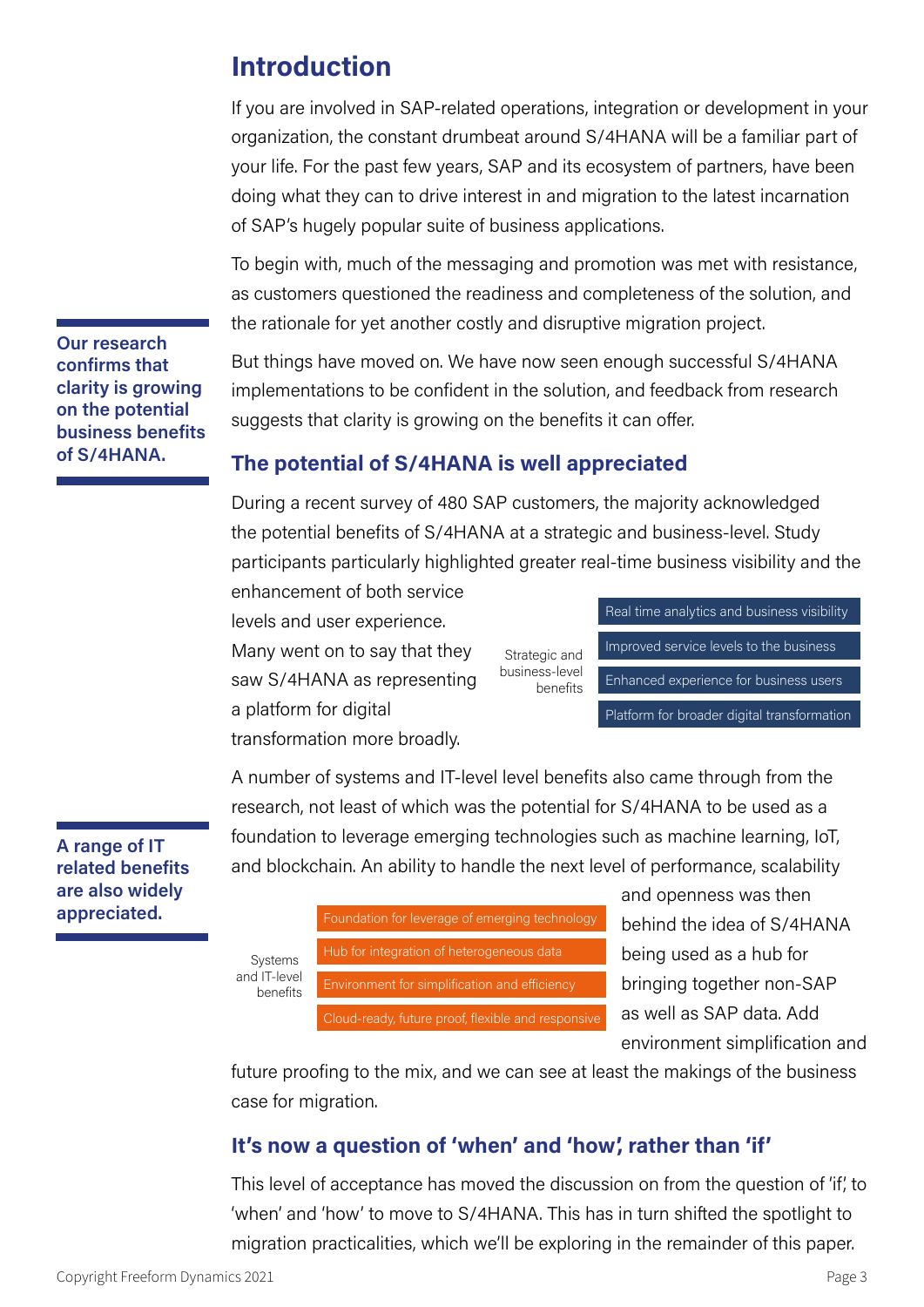## **Migration options**

The approach you take to your S/4HANA migration will depend on your situation and objectives, but first you need to be clear on the possible ways forward. Let's quickly walk through the main options.

#### **Brownfield migration**

This approach is notionally the equivalent to an 'in place' or 'technical' conversion of your existing ECC environment, usually (though not always) using standard SAP tools. While changes are made under the covers, your processes and data remain semantically and logically unchanged.

#### **Greenfield migration**

This is akin to reimplementing SAP from scratch. The process typically starts with a traditional consulting-led requirements-gathering and blueprinting exercise, often deliberately ignoring the constraints of your current system(s). Processes and data are then ported into a newly designed S/4HANA environment, transformed as necessary along the way.

#### **The Software-Accelerated approach**

This approach sits between the Brownfield and Greenfield options. Consulting is still part of the mix, but services and internal effort are focused largely on where business transformation is required. Migration of everything else (the elements of the system you want to remain semantically/logically unchanged) is then automated using smart software.

A good way to think about the difference between these approaches is in terms of the level of business process and/or data transformation normally associated with each. Little or no business-level transformation takes place in

**The Software-Accelerated approach is a useful alternative to Brownfield and Greenfield, and sits between the two.** 

a Brownfield migration, for example, while at the other extreme, the level of business change scoped into a Greenfield project can be extensive. The Software-Accelerated approach, meanwhile, usually involves a degree of business transformation, but implemented much more selectively on a 'by exception' basis.



**It's important to understand the various S/4HANA migration approaches and how they differ.**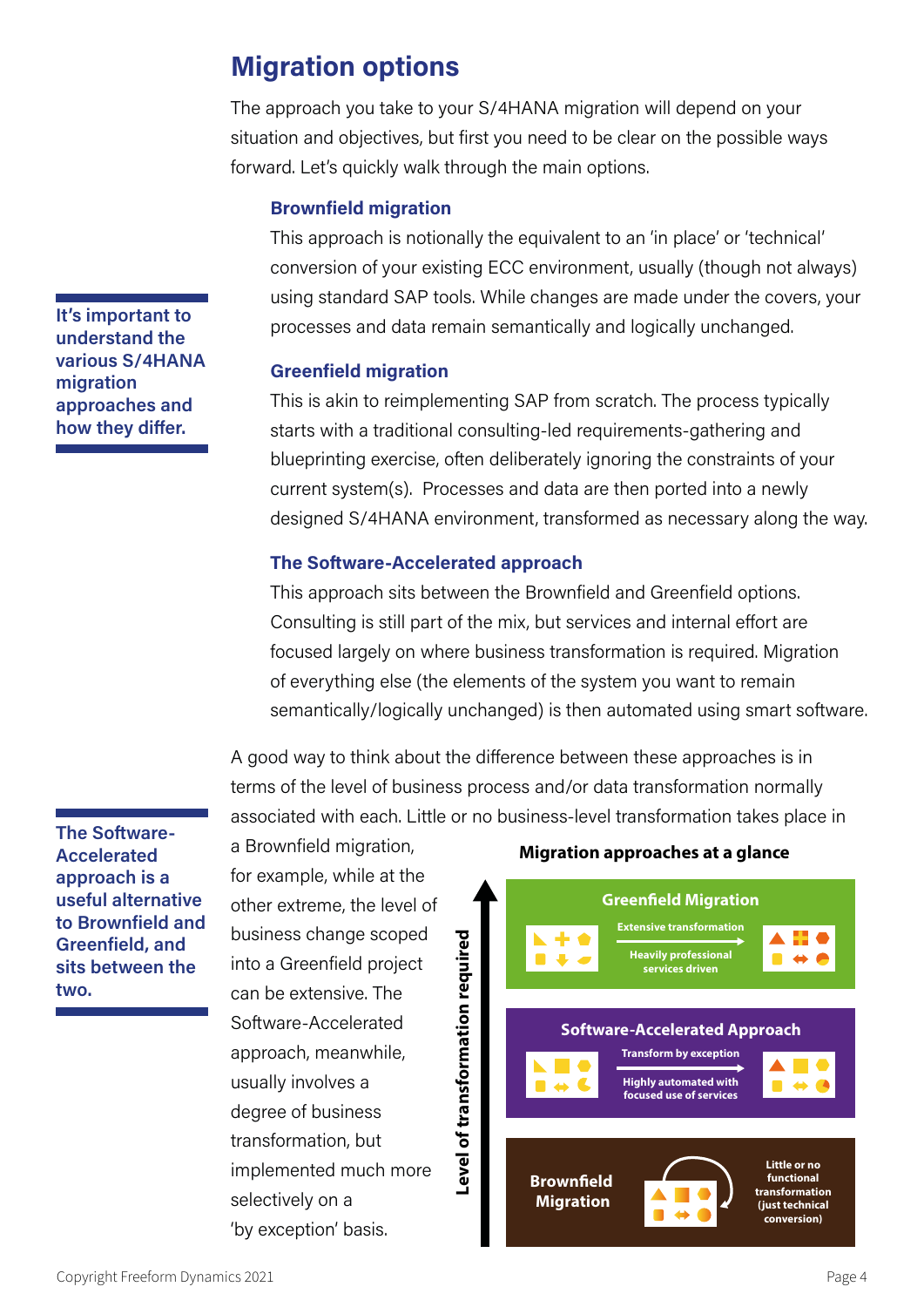## **Selecting the right approach**

Sometimes choosing between the three migration approaches will be very straightforward. The Brownfield approach is most likely to be useful if you are largely satisfied with the scope, shape and functionality of your existing ECC environment, e.g. if the system is fairly new, or has been recently updated or optimized. Note, however, that because SAP's Brownfield migration tools essentially do an 'in place' conversion, they can't be used to jump directly from on-premises ECC to S/4HANA in the cloud or any other alternative location or platform, even if no business transformation is involved.

**Brownfield can sometimes be too restrictive, while Greenfield is often overkill.**

At the other end of the spectrum, Greenfield is the way to go if there's a major gap between your current ECC environment and what's ideally needed to support the business going forward. This might be because the system has drifted significantly out of line with requirements as the business has evolved (or is looking to evolve). It may also be down to significant system degradation as customizations and changes have accumulated over time. The Greenfield option is also appropriate if you wish to consolidate SAP and non-SAP systems.

Turning to the Software-Accelerated approach, this is becoming increasingly popular in scenarios where Brownfield is too restrictive and Greenfield represents overkill. It comes into its own, for example, when your existing ECC environment is in pretty good shape, but needs enough transformation work to

migration to S/4HANA. Another common scenario is when you don't need to transform significantly, but you do wish to move - e.g. to a new platform, another facility, or to one of the mainstream public clouds.

exclude a strict Brownfield

The truth, however, is that there are no hard-and-fast rules when choosing between the three styles of migration project. The tools typically



**and business needs**

used to support the Software-Accelerated approach, for example, can be exploited to execute a notional Brownfield migration that requires a little more flexibility or the ability to move or replatform. The same tooling might also be useful in a Greenfield project where enough of the original system is preserved to make at least some automation viable and worthwhile.

**The tools underpinning the Software-Accelerated approach can be useful in some Brownfield and Greenfield scenarios.**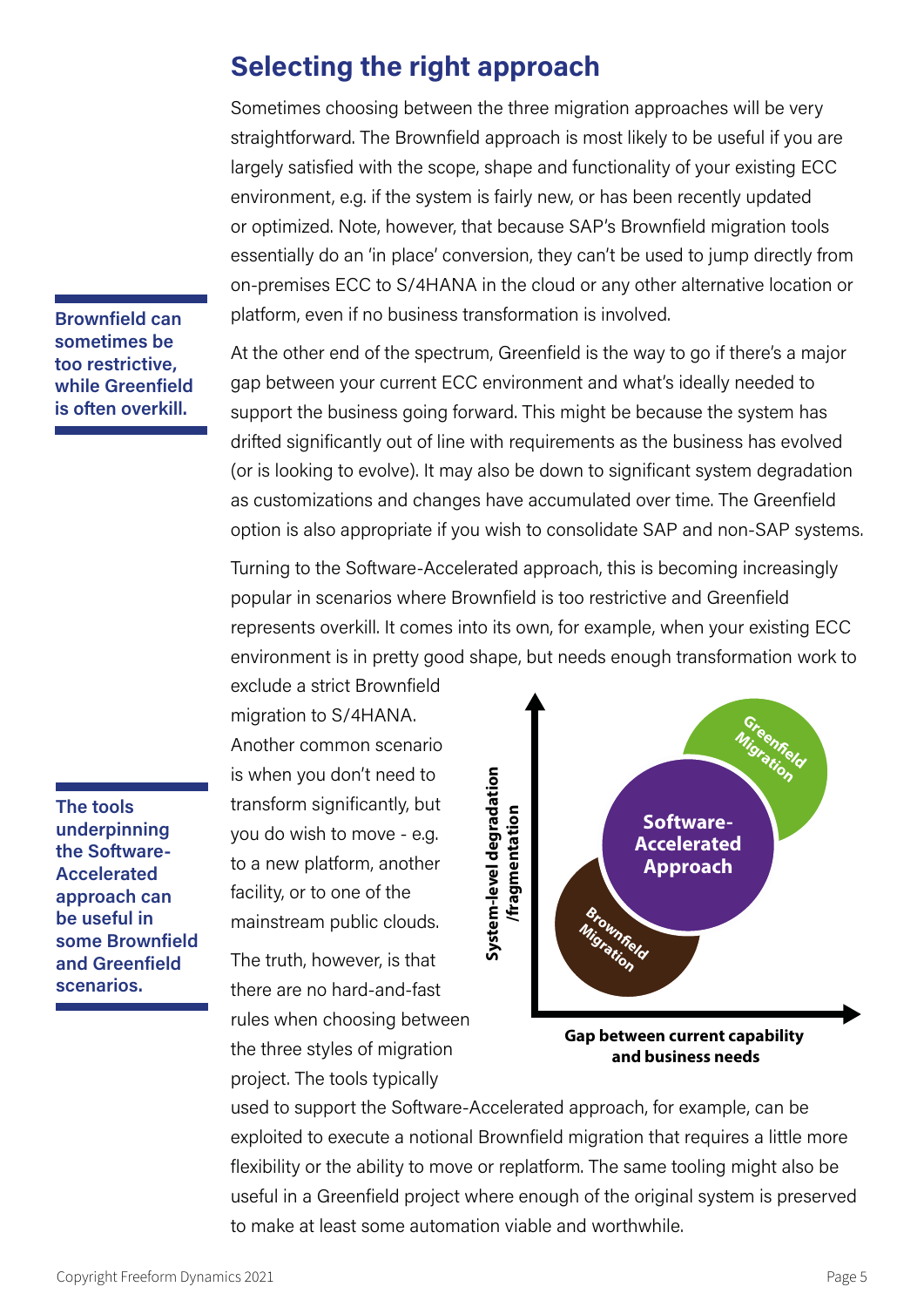## **Software-Accelerated migration practicalities**

So what does a migration project based on the Software-Accelerated approach look like in practice? Well, just like any major systems-related undertaking, a pre-requisite is setting your objectives up-front, i.e. defining what you intend to achieve as you migrate to S/4HANA. To progress from here and construct an actionable plan, however, you need a good understanding of your current ECC environment, and this is where the 'software acceleration' really begins.

#### **Process overview**

The first step in the process is an automated scan and analysis of your existing system to identify everything required to do detailed scoping and planning. The tools used will ideally be able to discover and assess custom code and interfaces to other systems as well as process flows and relevant policies. An important part of this is determining how frequently systems elements are used and when they were last accessed.

This takes us to the next step, which is more dependent on professional services. Your consulting partner will work with you to clean up the system, e.g.

#### **Software-Accelerated Migration Overview**



by retiring custom code that's no-longer useful. They'll also help you redefine processes and data structures where transformation is desirable.

**The Software-Accelerated approach goes handin-hand with an alternative mindset and engagement model.**

**The key is to achieve the right blend of smart software and focused professional services.**

> With the right tools in place, all of these activities are captured in software, which allows a new, empty S/4HANA environment to be automatically created based on what's been learned and defined. Armed with details of both the original and target systems, the software should then be able to automate data migration, performing the necessary transformations along the way, and help to streamline testing and remediation activities.

#### **The importance of mindset and engagement model**

It's worth reiterating that transformation with the Software-Accelerated approach is carried out in a very selective and pragmatic manner. Both the activities and mindset are quite different to a Greenfield migration, in which everything about the existing system and the way business processes operate is often reviewed and challenged. This is important when selecting professional services partners as you need to evaluate their capability and willingness to work in the manner we have outlined.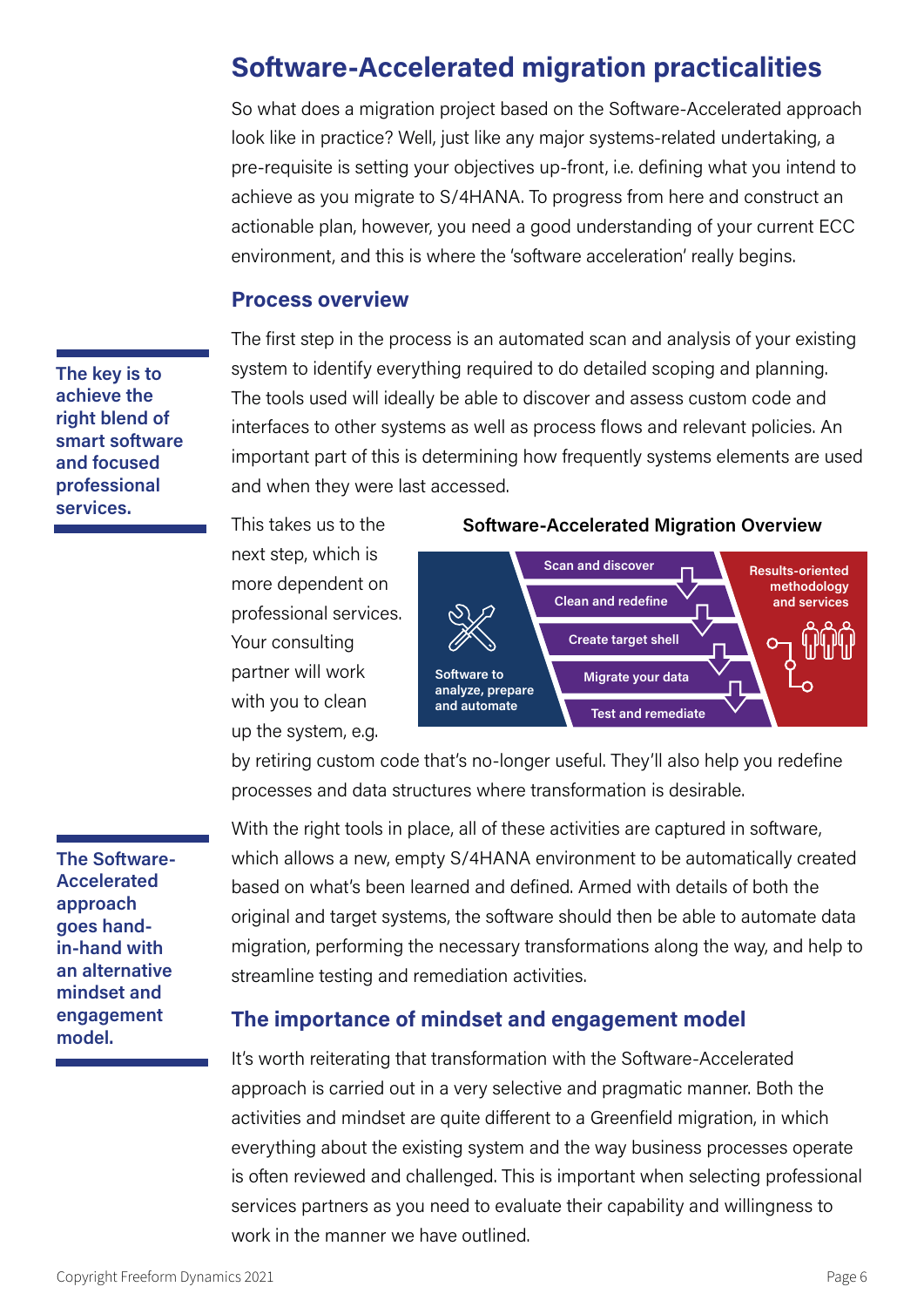## **A real-world example from Fujitsu**

To illustrate how the Software-Accelerated approach works in practice, let's take a look at a service offering in this space from the sponsor of our paper - Fujitsu. We can't go into a lot of technical detail, and please note that nothing we say should be taken as an endorsement or recommendation of any product or service. It's useful, however, to run through a specific example to provide an idea of how some of the key principles can be translated into practical reality.

## **Building on strong foundations**

**Fujitsu is a long-standing SAP partner with decades of experience.**

Fujitsu is a long-standing SAP partner, with several decades of experience delivering professional and managed services to SAP customers across a wide range of industry verticals. As part of this, the company is well geared-up for all styles of S/4HANA projects, including Brownfield and Greenfield.

#### **Responding to customer demand**

As momentum around S/4HANA started to pick up, Fujitsu identified a growing demand for the kind of Software-Accelerated migration we were discussing earlier. In response to this, it has adopted a migration software suite known

as CrystalBridge® from SNP, one of its many partners. To maximize leverage of this smart software, it has also embraced SNP's trademarked migration approach, BLUEFIELD™. Together with Fujitsu's consulting and systems integration services, this provides everything required to help support customers with their Software-Accelerated migrations.

#### **An open, agnostic approach**

While Fujitsu will generally propose the use of SNP solutions by default, we should acknowledge that the company is largely agnostic when it comes to migration tools. Subject to



relevant capability checks, for example, Fujitsu is willing and able to work with alternatives according to project requirements and/or customer preferences and existing investments. In line with this, as programs such as 'RISE with SAP' gain market acceptance, SAP's own tools will increasingly be an option. For the purposes of illustration, though, we'll be focusing on SNP's CrystalBridge in the remainder of this paper as a comprehensive and well-proven software suite.

**The partnership with SNP helps Fujitsu to accelerate S/4HANA migrations while reducing cost and risk.**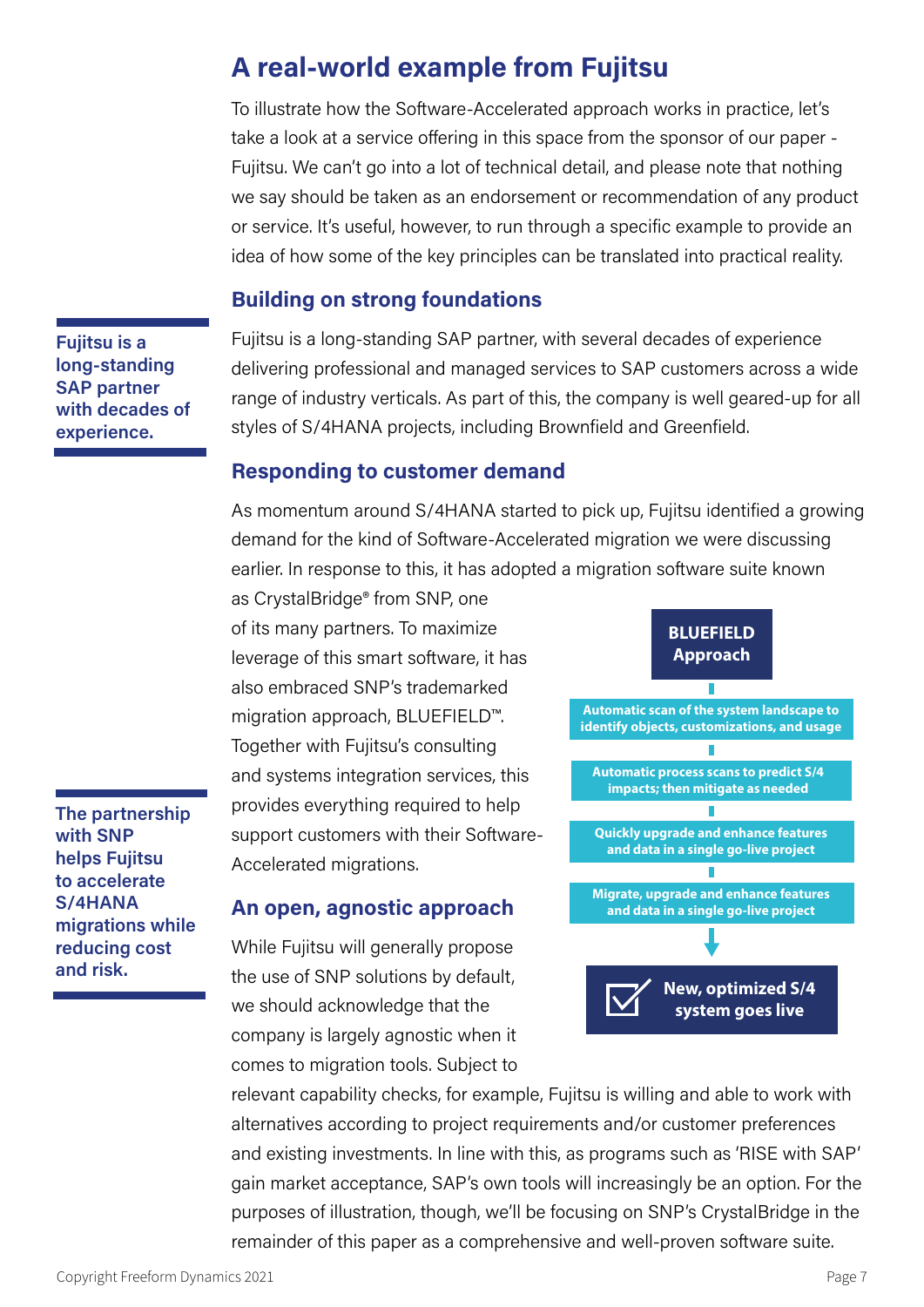## **CrystalBridge® as a software accelerator**

Fujitsu's partnership with SNP as a migration software vendor is a good match in the sense that CrystalBridge is not just highly functional, it has developed

and matured over a number of years. As a commercial product, it has the advantage of being supported as such, which makes it more of a known quantity compared to the kind of 'home grown' tools that are often used by consultants.

The software itself is organized into a series of modules that each deliver a specialized set of functionality. While we haven't shown it here, each CrystalBridge module is broken down into a range of functional components. In the Analysis Module, for example, you'll find components that deal with enterprise structure, master data, customizations

АN



*Interface Discovery* identifies, analyses and documents all interfaces within the SAP systems landscape and across all communications to and from the systems.

*Shell module*, creates an empty copy of the source system as the initial target system for selective data migration. Also transfers the SAP repository, SAP standard clients and all IMG-Customizing information.



*Transformation module*, selectively migrates data using CrystalBridge rulebook, minimizing business interruptions. Module allows migration of master and live data; includes over 800 predefined objects.



*Test Data Organizer* provides customized, scrambled data from existing SAP systems to allow tests to operate using up to date, qualified information.



and so on. If you are interested in the next level of detail, fact sheets and

Further details of SNP's proprietary BLUEFIELD migration approach can

also be obtained from Fujitsu. As it's very similar in principle to the Software-Accelerated migration process outlined earlier, however, the graphic below

solution specifications are available from Fujitsu's website.

*Operational Excellence* are cloud based solutions to support business strategy consistently and reliably.

**Modules offering a range of specialized capabilities allow many aspects of migration to be streamlined and automated.**

**CrystalBridge software is highly functional, and has developed and matured over a number of** 

**years.**



shows how the SNP software modules map onto that for consistency.

The main takeaway is that CrystalBridge software allows Fujitsu to exploit automation to reduce the cost, risk and time to delivery for S/4HANA migrations.

## **Specialized modules**

*Analysis module*, analyses your systems and organizational structures to identify the corporate structure used in SAP, the relationships and usage across instances. Outputs a report of existing data

interfaces and the IDOC topology.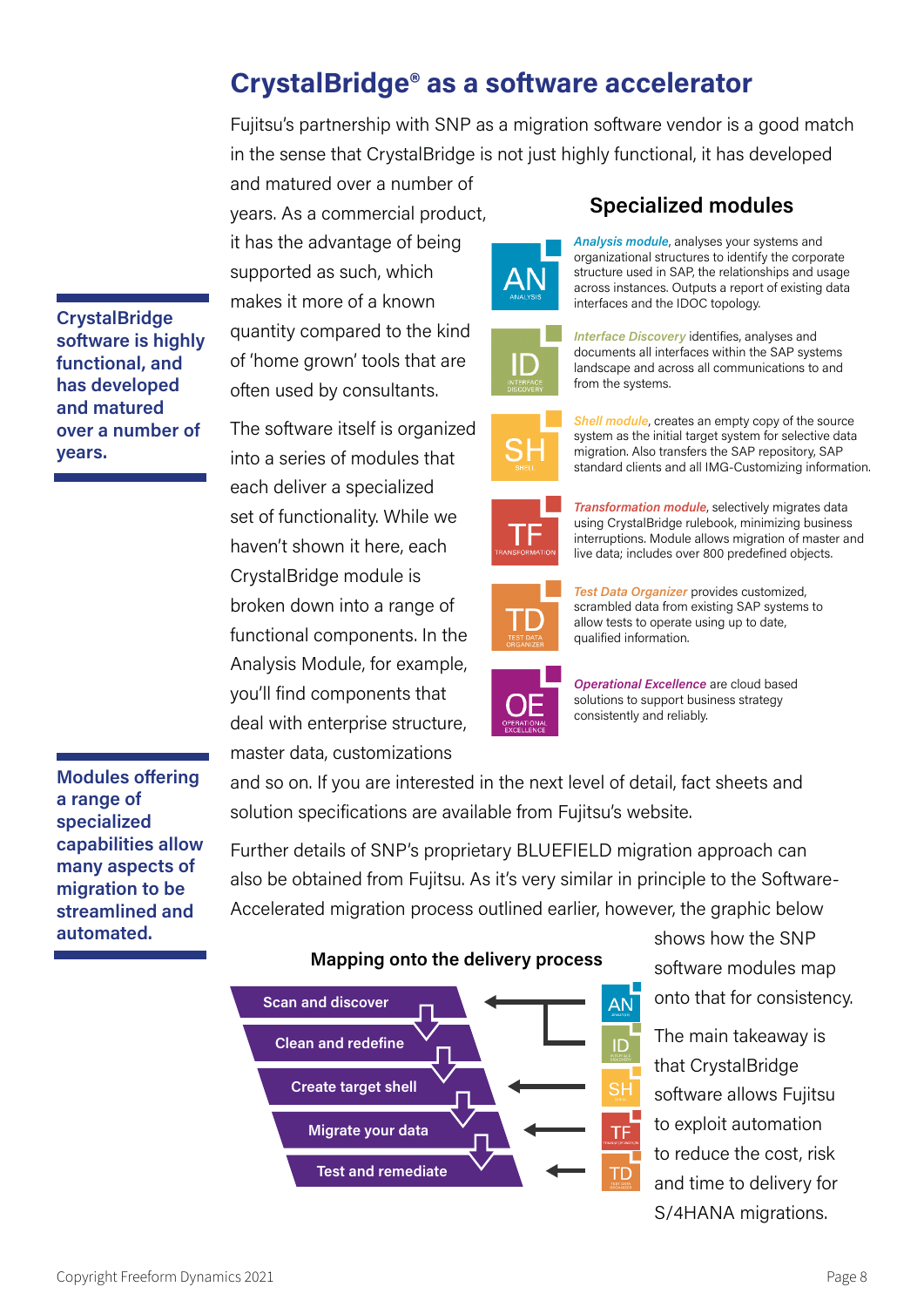## **Pulling it all together**

We've only scratched the surface of the Software-Accelerated approach in this paper. Hopefully, though, we have given you enough of an understanding of the principles and practicalities to provide a feel for what's possible. Building on this, let's finish our discussion by zooming out and considering the approach with a bigger-picture perspective.

#### **Focus on your strategy and objectives**

Combining highly-targeted professional services with software that streamlines and/or automates many aspects of the S/4HANA migration process means you can focus on higher level considerations. Whether it's merges, carve-outs, moves or transformation of selected key processes, you can set goals and objectives without having to worry as much about the impact on cost, risk and delivery times. The ability to set up proof-of-concept environments much more quickly and easily using the same approach is also extremely useful.

Of course, the Software-Accelerated approach and solutions like CrystalBridge are not magic, but together with the right partner and engagement model, they can allow you to view your S/4HANA migration differently - more as an opportunity to drive strategic benefit rather than as an onerous chore.

## **Think about your migration as the start, not the finish**

The temptation with any significant migration project is to consider the first day of go-live as the finish line. In the case of S/4HANA, however, it's better to regard it more as the start of a new era.

Circling back to some of the research insights we highlighted at the outset, many now acknowledge S/4HANA's role as a platform for digital transformation and a foundation for exploiting emerging technologies in areas such as machine learning, IoT and blockchain. By implication, one of the key questions is where are you going to go next once your new and much more open and agile business platform is in place?

Only you can answer that question, but one thing for certain is that you need to consider this as you evaluate partners to work with you on your ongoing journey. Familiar criteria such as skills, experience, industry track record and so on remain important. As you look forward, however, the best partners will be those who can work with you in an open, flexible and agile way, focused first and foremost on helping you meet your objectives incrementally as business needs continue to evolve.

With that, we wish you luck with your S/4HANA migration activities, and with your SAP journey thereafter.

**You can now set goals and objectives without having to worry as much about the impact on cost, risk and delivery times.**

**Wherever you want to go once your new business platform is in place, make sure you work with the right partner.**